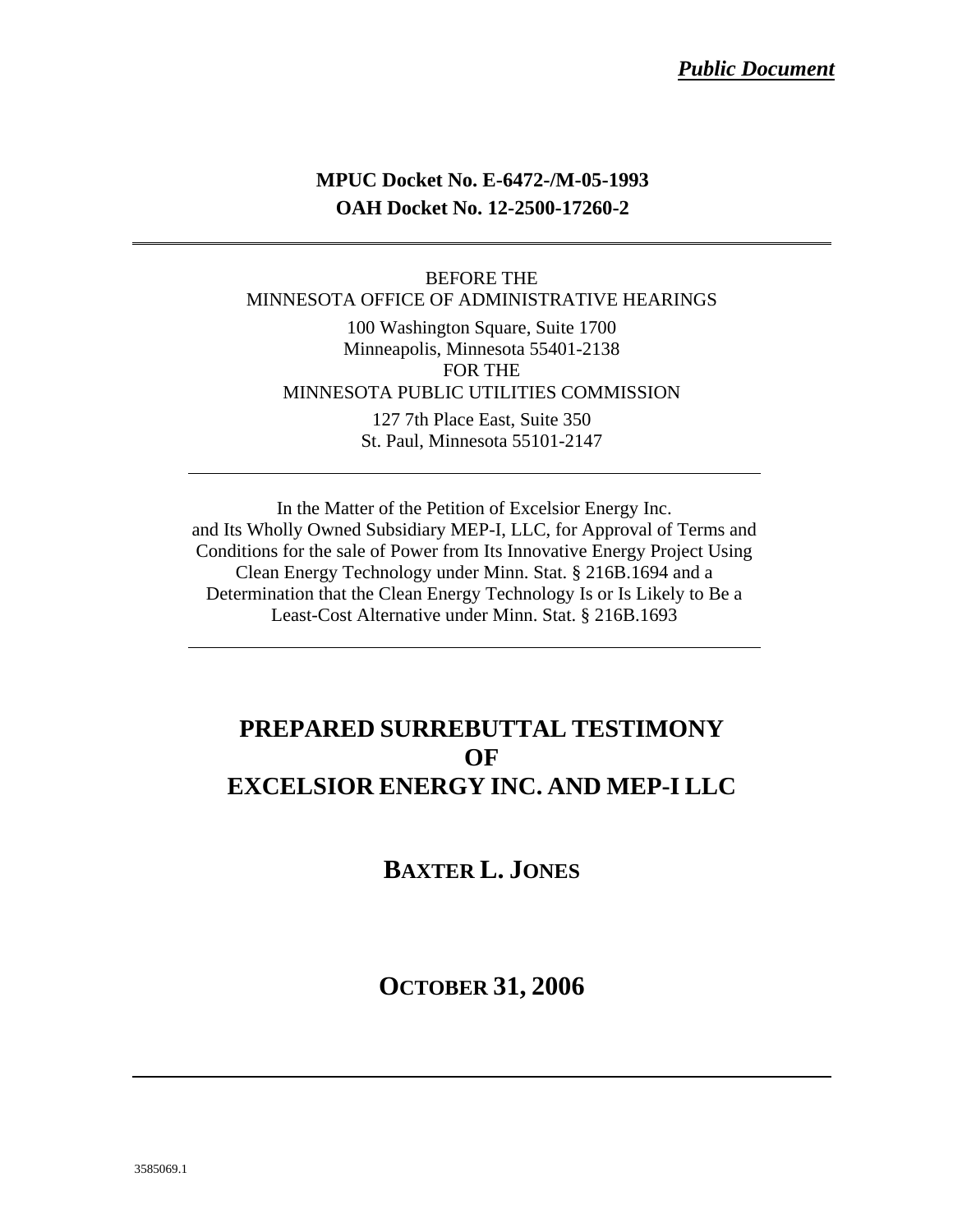| $\mathbf{1}$   |              | <b>EXCELSIOR ENERGY INC.</b>                                                                |
|----------------|--------------|---------------------------------------------------------------------------------------------|
| $\overline{2}$ |              | BEFORE THE MINNESOTA PUBLIC UTILITIES COMMISSION                                            |
| 3              |              | PREPARED SURREBUTTAL TESTIMONY AND EXHIBITS OF                                              |
| $\overline{4}$ |              | <b>BAXTER L. JONES</b>                                                                      |
| 5              | Q            | Please state your name.                                                                     |
| 6              | A            | My name is Baxter L. Jones.                                                                 |
| 7              | Q            | By whom are you employed and what is your position?                                         |
| 8              | $\mathbf{A}$ | I am Senior Vice President for ICF International ("ICF"), 9300 Lee Highway,                 |
| 9              |              | Fairfax, Virginia 22031.                                                                    |
| 10             | Q            | For whom are you testifying?                                                                |
| 11             | A            | I am testifying on behalf of MEP-I LLC and Excelsior Energy Inc. (collectively              |
| 12             |              | "Excelsior"), the developers of the Mesaba Energy Project (the "Project").                  |
| 13             | Q            | Have you previously provided testimony in this proceeding?                                  |
| 14             | $\mathbf{A}$ | Yes. On June 19, 2006, I submitted supplemental testimony on behalf of Excelsior            |
| 15             |              | to incorporate the ICF Report entitled Air Quality and Health Benefits Modeling: Relative   |
| 16             |              | Benefits Derived From Operation of the MEP-I/II IGCC Power Station, included as             |
| 17             |              | Exhibit D, Volume I of Excelsior's original Petition in this Proceeding, which was filed on |
| 18             |              | December 27, 2005. On October 10, 2006, I submitted rebuttal testimony on behalf of         |
| 19             |              | Excelsior in response to the Direct Testimony and Schedules of Northern States Power        |
| 20             |              | Company ("NSP"), d/b/a Xcel Energy witness Roger A. Clarke.                                 |
| 21             |              | <b>Scope and Summary</b>                                                                    |
| 22             | Q            | What is the purpose of your surrebuttal testimony in this proceeding?                       |
| 23             | A            | I will respond to certain statements in the October 10, 2006, rebuttal testimony of         |

24 mncoalgasplant.com witness Dr. Edwin Anderson specifically as they apply to the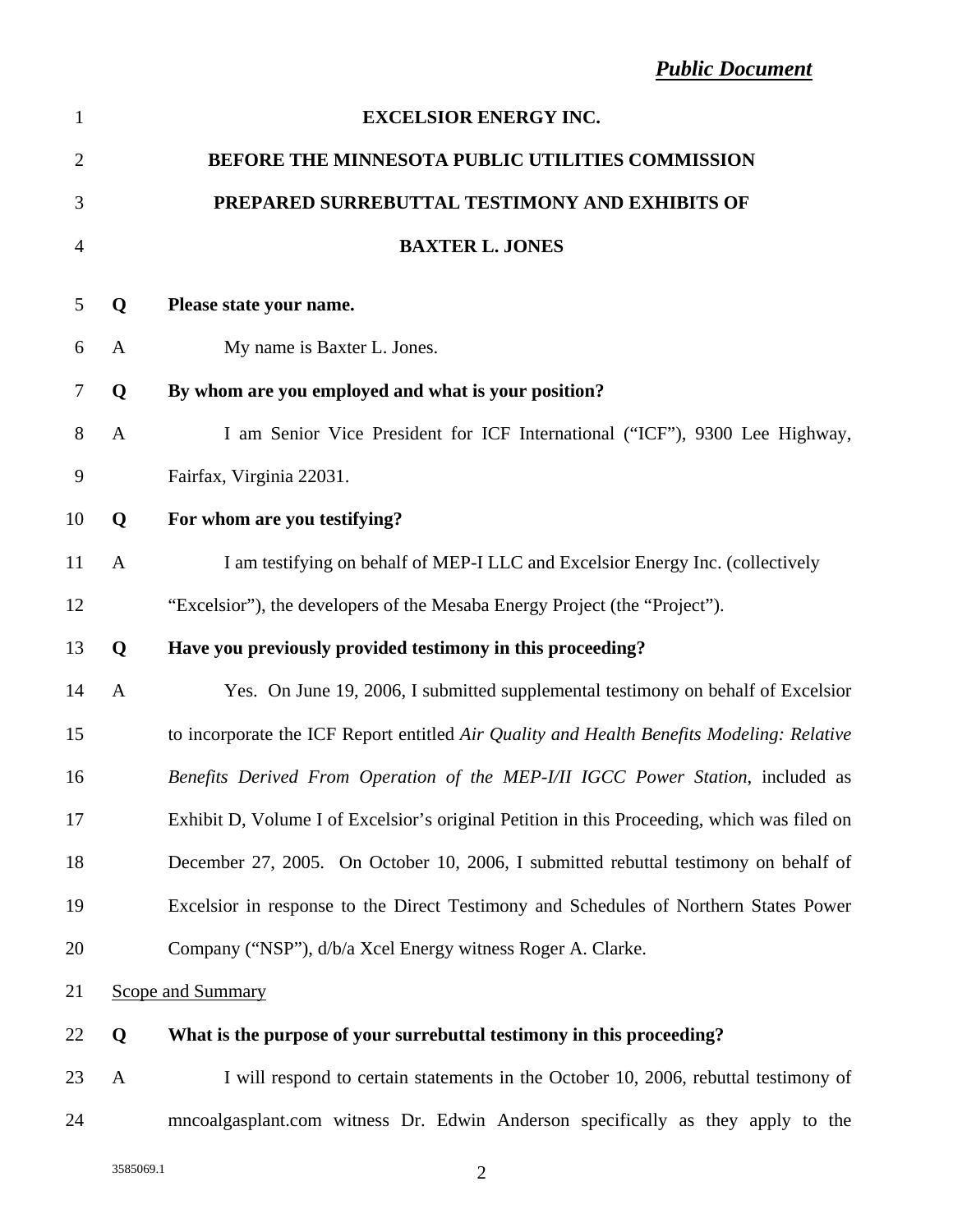| $\mathbf{1}$   |              | following points: (1) the design of ICF's modeling study, (2) the use of the term "health         |
|----------------|--------------|---------------------------------------------------------------------------------------------------|
| $\overline{2}$ |              | benefits" as it is traditionally applied to the results of such studies, (3) the potential change |
| 3              |              | in localized $PM_{2.5}$ impacts expected as a result of lowering stack heights for aesthetic      |
| $\overline{4}$ |              | purposes, (4) the qualitative approach used by ICF in describing mercury impacts, (5) the         |
| 5              |              | manner in which the REMSAD model treats $NOX$ , ozone, and formation of secondary                 |
| 6              |              | particulate matter, and (6) the conservative approach used to assess mortality and                |
| 7              |              | morbidity estimates.                                                                              |
| $8\,$          |              | Response to the Rebuttal Testimony of Edwin Anderson, M.D.                                        |
| 9              | Q            | Do you agree with Dr. Anderson's rebuttal testimony at page 1 where he contends                   |
| 10             |              | that the term "health benefits," as it applies to the results of ICF's modeling analysis,         |
| 11             |              | is based on a false premise and is, therefore, false?                                             |
| 12             | $\mathbf{A}$ | No. The ICF benefits study was intended and designed to be a comparative study                    |
| 13             |              | between two specific scenarios for generating electricity in Minnesota—the Mesaba                 |
| 14             |              | Energy Project's IGCC Power Station located in northern Minnesota's Iron Range                    |
| 15             |              | compared to a supercritical pulverized coal-fueled power plant located in central                 |
| 16             |              | Minnesota. Thus, per the study design, the estimated benefits (in terms of both health            |
| 17             |              | effects and damage costs) are due to the differences in emissions, location, and other            |
| 18             |              | parameters between the two scenarios. ICF believes the premise under which it conducted           |
| 19             |              | the health benefits modeling to be proper and that the results appropriately characterize the     |
| 20             |              | differences that could be expected to occur between the two scenarios modeled.                    |
| 21             | Q            | Please expand upon ICF's study design and methodology from the standpoint of                      |
| 22             |              | comparing it with similar studies conducted for purposes of comparing health                      |
| 23             |              | impacts between two alternative scenarios.                                                        |
|                |              |                                                                                                   |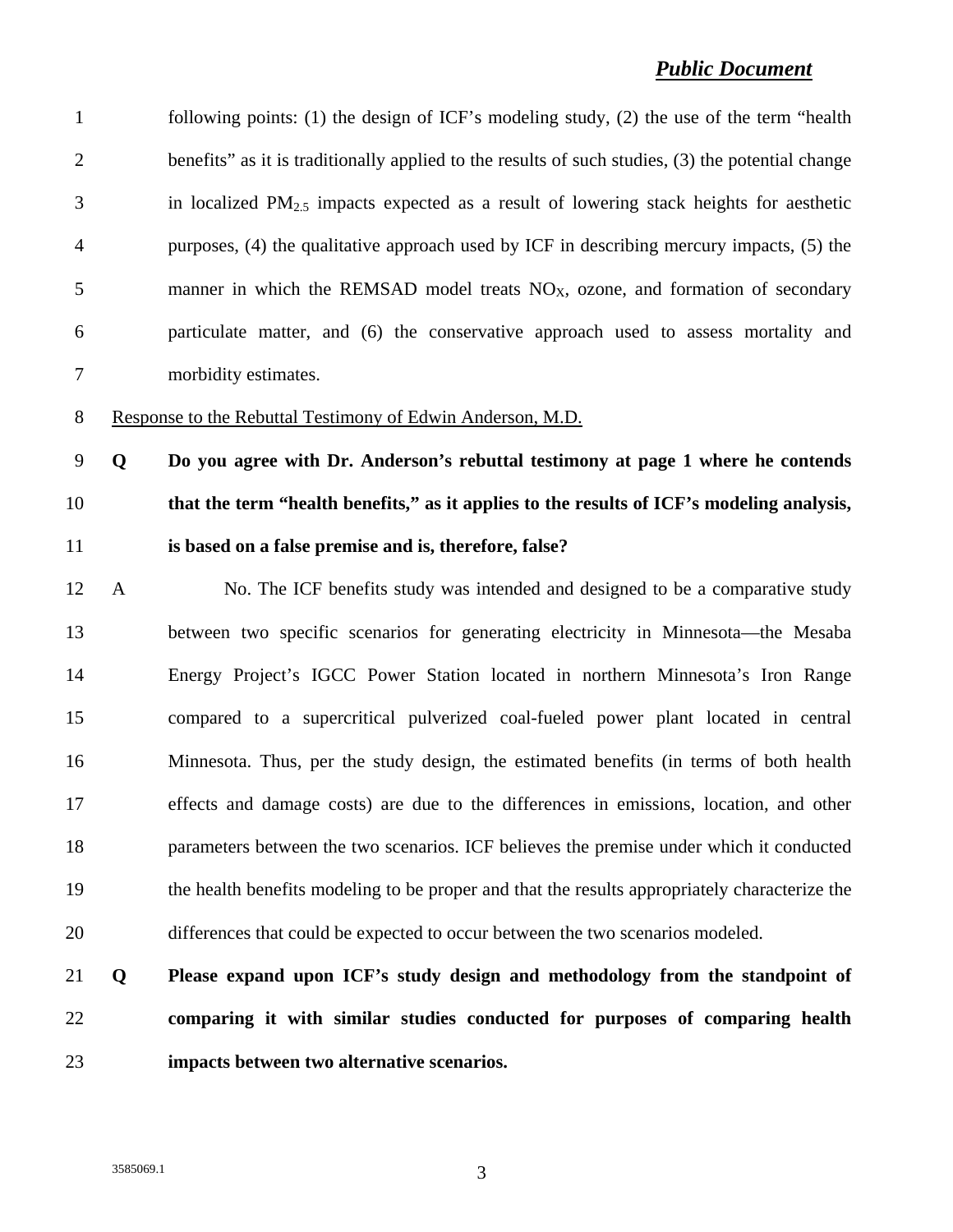1 A ICF's study design and methodology, in which one scenario with a certain set and 2 level of impacts is compared to another scenario with a different set and level of impacts, 3 is consistent with benefits studies conducted routinely by federal and state agencies to 4 inform public policy analysis decisions. In fact, nearly every major air quality and other 5 environmental regulation issued by the U.S. Environmental Protection Agency ("EPA") is 6 accompanied by a similar kind of benefits study. For example, EPA's 2005 Clean Air 7 Interstate Rule ("CAIR") regulations (which are targeted at  $PM_{2.5}$  and ozone) included a 8 detailed benefits analysis in which the CAIR regulatory case was compared against a 9 baseline case without the CAIR requirements—some health impacts were estimated for 10 both of these cases (that is, neither case was zero emission or zero risk), and the differences 11 in impacts were characterized by EPA as benefits. Such comparison of impacts among 12 reasonable alternatives is a well established methodology to aid in decision-making.

# 13 **Q Please summarize ICF's response to Dr. Anderson's opinions regarding the**  14 **comparisons made between the two generating scenarios noted above and the**  15 **conclusions you reached based on the modeled outputs.**

16 A ICF strongly disputes Dr. Anderson's characterization of the work we conducted. 17 *See* Rebuttal Testimony of Edwin Anderson, at 1, 2, 3, and 10. First, Excelsior witness 18 Robert S. Evans II's rebuttal testimony conclusively demonstrates the alternative scenario 19 we modeled, both in terms of location and unit type, was appropriate and reasonable. 20 Surrebuttal Testimony of Robert S. Evans II, at 6–7. Second, Mr. Evans provides evidence 21 in his surrebuttal testimony that Minnesota utilities/power agencies have documented their 22 intent to participate in the construction of baseload coal-fueled power plants. Rebuttal 23 Testimony of Robert S. Evans II, at 5–6. On this basis, we believe the emissions profile of 24 the supercritical pulverized-coal-fueled power plant modeled was a reasonable alternative;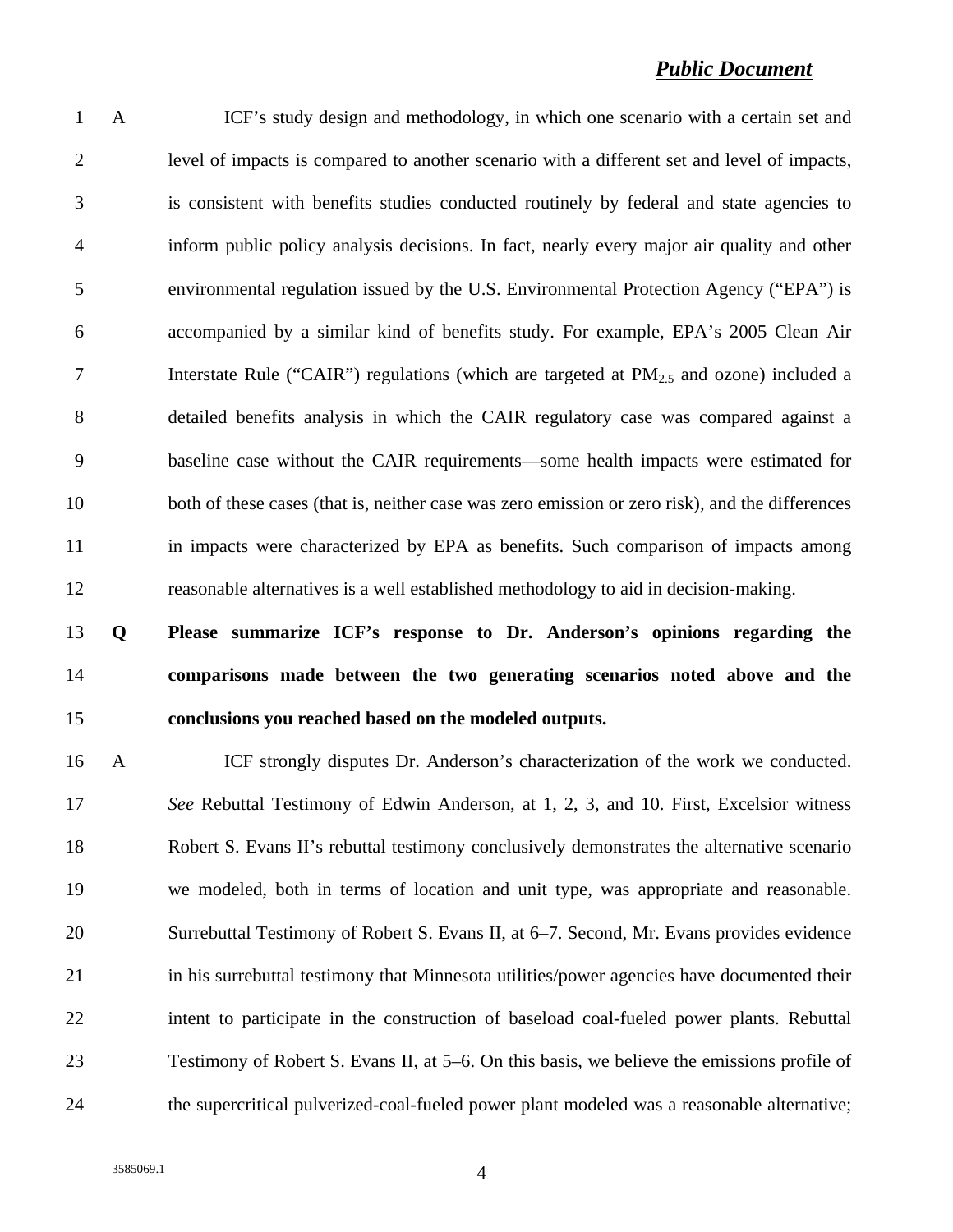1 this has been adequately justified by Mr. Evans' rebuttal testimony. Rebuttal Testimony of 2 Robert S. Evans II, at 10–21. Third, ICF used monetary cost estimates for mortality and 3 various morbidity endpoints that were derived by EPA for use in the CAIR regulatory 4 impact analysis. These cost estimates are fully documented by EPA, they were based on 5 extensive literature research and analysis by EPA, and they were subjected to thorough 6 scientific peer review and public review as part of the regulatory process. Fourth, ICF 7 stands by its estimates of mortality and morbidity damage costs and benefits related to 8 PM<sub>2.5</sub> exposures. Fifth, on the preceding bases, we dispute all instances where 9 Dr. Anderson claims there are no health benefits associated with the Mesaba Energy 10 Project in comparison to a reasonable alternative for electricity generation. *See* Rebuttal 11 Testimony of Edwin Anderson, at 2.

12 As noted in our report and elsewhere in my direct testimony, ICF did not attempt to 13 quantify all types of impacts or benefits, so the total damage costs and benefits attributable 14 to all types of impacts may well be higher than our estimates based on  $PM_{2.5}$  alone. For 15 example, we did not attempt to quantify mercury damage costs and benefits due to 16 methodology and complexity issues, and did not attempt to quantify ozone damage costs 17 and benefits due to complexity issues and our judgment that those results would likely be 18 dominated by the results for  $PM_{2.5}$ .

### 19 **Q Do you dispute other remarks made by Dr. Anderson in his testimony?**

20 A Yes. In his testimony, Dr. Anderson criticizes ICF for failing to consider relevant 21 chemical transformations that occur during the long range transport of pollutants released 22 from elevated stacks at point sources; specifically as such transformations involve nitrogen 23 oxides (" $NO<sub>X</sub>$ "). Rebuttal Testimony of Edwin Anderson, at 12–13. Dr. Anderson is wrong 24 in this regard. ICF did consider and explicitly model NOx emissions and photochemistry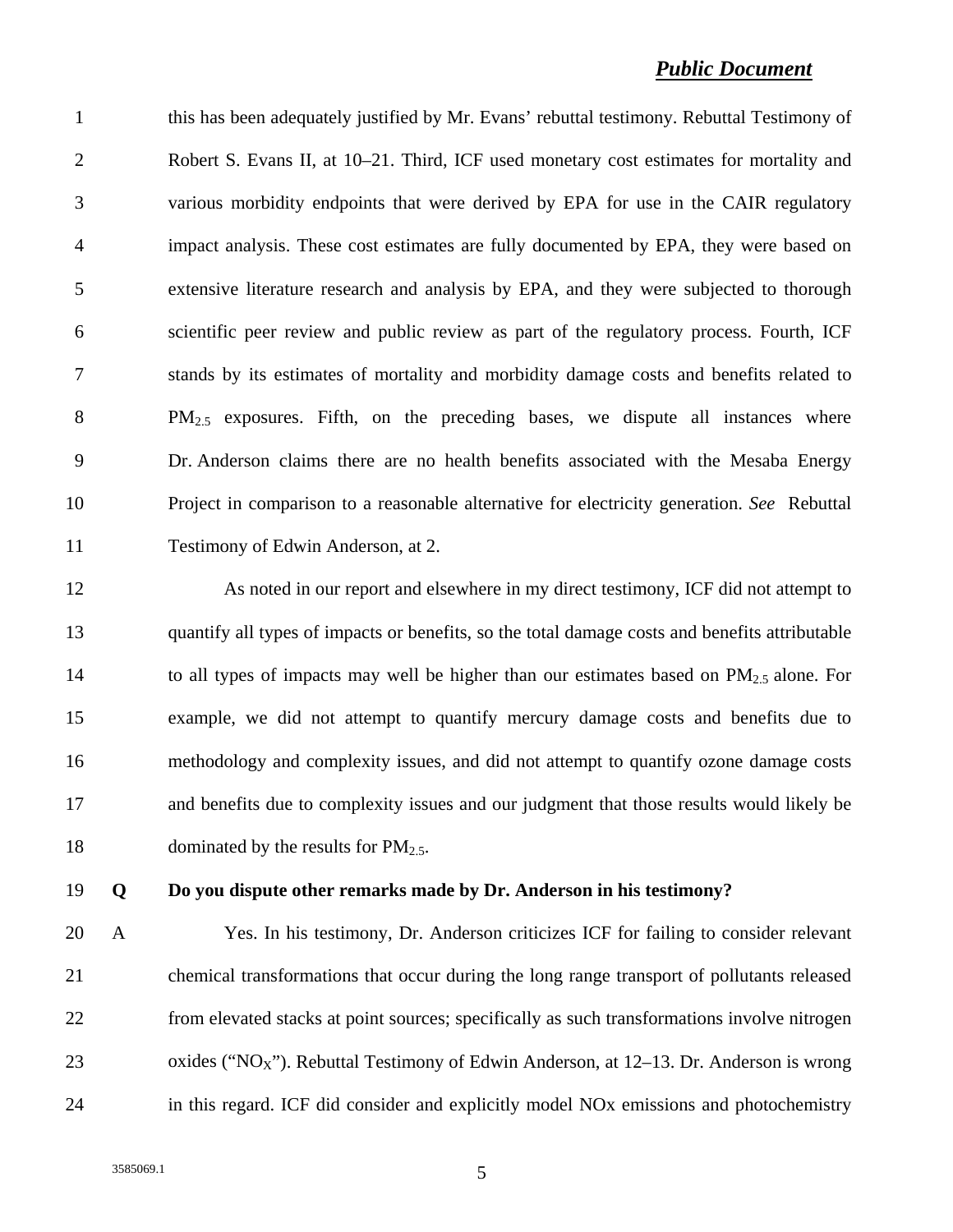1 with respect to the formation of nitrates and its contribution to  $PM_{2.5}$  (REMSAD, the 2 model used by ICF, includes gas phase and aqueous chemistry modules that simulate the 3 formation of sulfate, nitrate, and secondary organic aerosols). This was a major component 4 of our modeling efforts.

## 5 **Q Please comment on Dr. Anderson's concern with respect to the Mesaba Project and**  6 **its impacts on ozone formation.**

7 A In his testimony Dr. Anderson discusses the health impacts of ozone. *See* Rebuttal 8 Testimony of Edwin Anderson, at 13–14. As noted above, the model used by ICF 9 considers photochemical transformations that include ozone formation. That said, ICF did 10 not include analysis of the ozone modeling results as part of the health benefits study 11 design, in part based on other studies (e.g., EPA's detailed CAIR benefits analysis) that 12 indicate that ozone-related benefits related to control of power plant air emissions would 13 be expected to be much smaller than PM<sub>2.5</sub>-related benefits. For example, EPA's estimate 14 of monetizable ozone-related health benefits resulting from CAIR regulations is less than 15 1% of its estimate of monetizable  $PM_{2.5}$ -related health benefits. Inclusion of ozone impacts 16 and benefits in the ICF study would be expected to increase, at least slightly, the overall 17 benefits attributed to the Mesaba plant in comparison to the SCPC alternative, both due to 18 the Mesaba plant's lower emissions of ozone precursors and its location farther away from 19 large urban areas where ozone impacts would be spread across higher population densities. 20 **Q At pages 3–4 of his testimony, Dr. Anderson raises concerns with regard to the** 

**health-impact-related implications that changes in (i.e., lowering) the Mesaba One and Mesaba Two stack heights modeled by ICF would have on the local population around the plant site. Do you agree with the level of concern voiced by Dr. Anderson in this regard?**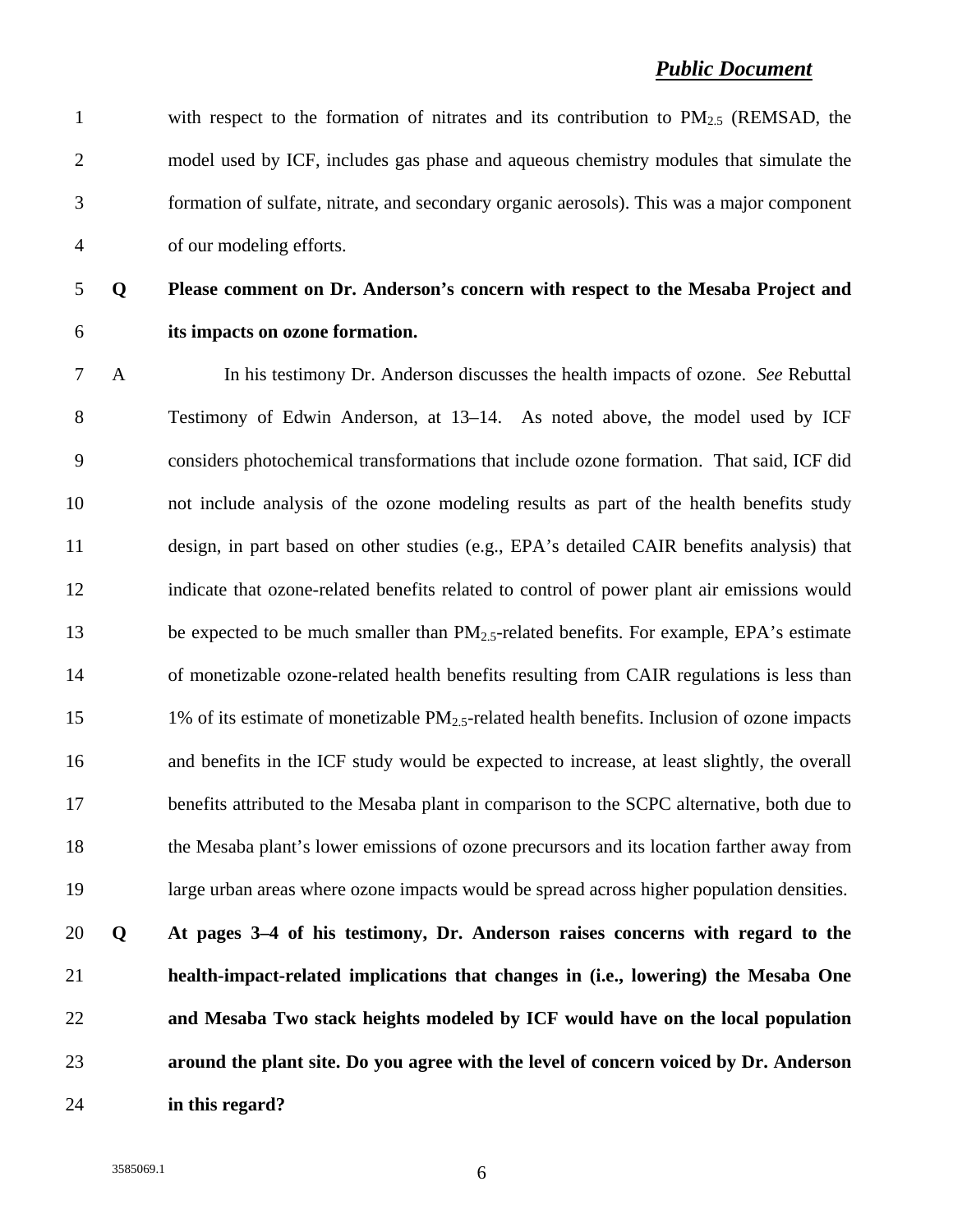| $\mathbf{1}$   | $\mathbf{A}$ | No. Although local impacts near Mesaba for some air pollutants could be greater                     |
|----------------|--------------|-----------------------------------------------------------------------------------------------------|
| 2              |              | than modeled for the ICF report because of the change in stack height, such localized               |
| 3              |              | concerns are addressed through different ambient air quality modeling studies conducted as          |
| $\overline{4}$ |              | part of the PSD Permit Application submitted on behalf of Mesaba One and Mesaba Two.                |
| 5              |              | In such studies, the impacts of a facility's worst case criteria pollutant emissions on             |
| 6              |              | localized air quality are compared against national ambient air quality standards                   |
| $\tau$         |              | ("NAAQS") that have been set to protect public health and welfare. <sup>1</sup> The results of such |
| 8              |              | studies for the Mesaba Energy Project show that all criteria pollutant levels are found to be       |
| 9              |              | within such NAAQS.                                                                                  |
| 10             |              | One could argue that the latest revision to the Particulate Matter NAAQS                            |
| 11             |              | (promulgated at 71 FR 61144 on October 17, 2006) creates uncertainties with respect to              |
| 12             |              | local fine particulate matter impacts as EPA has not finalized how it intends to address            |
| 13             |              | issues related to new source review (see 71 FR 61214). However, the fine particulate                |

14 matter studies conducted by ICF remove some of the uncertainty related thereto.

1

<sup>&</sup>lt;sup>1</sup> Section 109 of the Clean Air Act (42 U.S.C. 7409) directs the Administrator of the U.S. EPA to propose and promulgate "primary" and "secondary" NAAQS for pollutants identified under section 108. Section 109(b)(1) defines a primary standard as one "the attainment and maintenance of which in the judgment of the Administrator, based on such criteria and allowing an adequate margin of safety, are requisite to protect the public health." A secondary standard, as defined in Section 109(b)(2), must "specify a level of air quality the attainment and maintenance of which, in the judgment of the Administrator, based on such criteria, is requisite to protect the public welfare from any known or anticipated adverse effects associated with the presence of [the] pollutant in the ambient air." The legislative history of section 109 indicates that a primary standard is to be set at "the maximum permissible ambient air level . . . which will protect the health of any [sensitive] group of the population," and that for this purpose "reference should be made to a representative sample of persons comprising the sensitive group rather than to a single person in such a group" [S. Rep. No. 91-1196, 91st Cong., 2d Sess. 10 (1970)]. Welfare effects as defined in section 302(h) [42 U.S.C. 7602(h)] include, but are not limited to, "effects on soils, water, crops, vegetation, man-made materials, animals, wildlife, weather, visibility and climate, damage to and deterioration of property, and hazards to transportation, as well as effects on economic values and on personal comfort and well-being." Excerpt from EPA-452/R-05-005a, December 2005, "Review of the National Ambient Air Quality Standards for Particulate Matter: Policy Assessment of Scientific and Technical Information" OAQPS Staff Paper.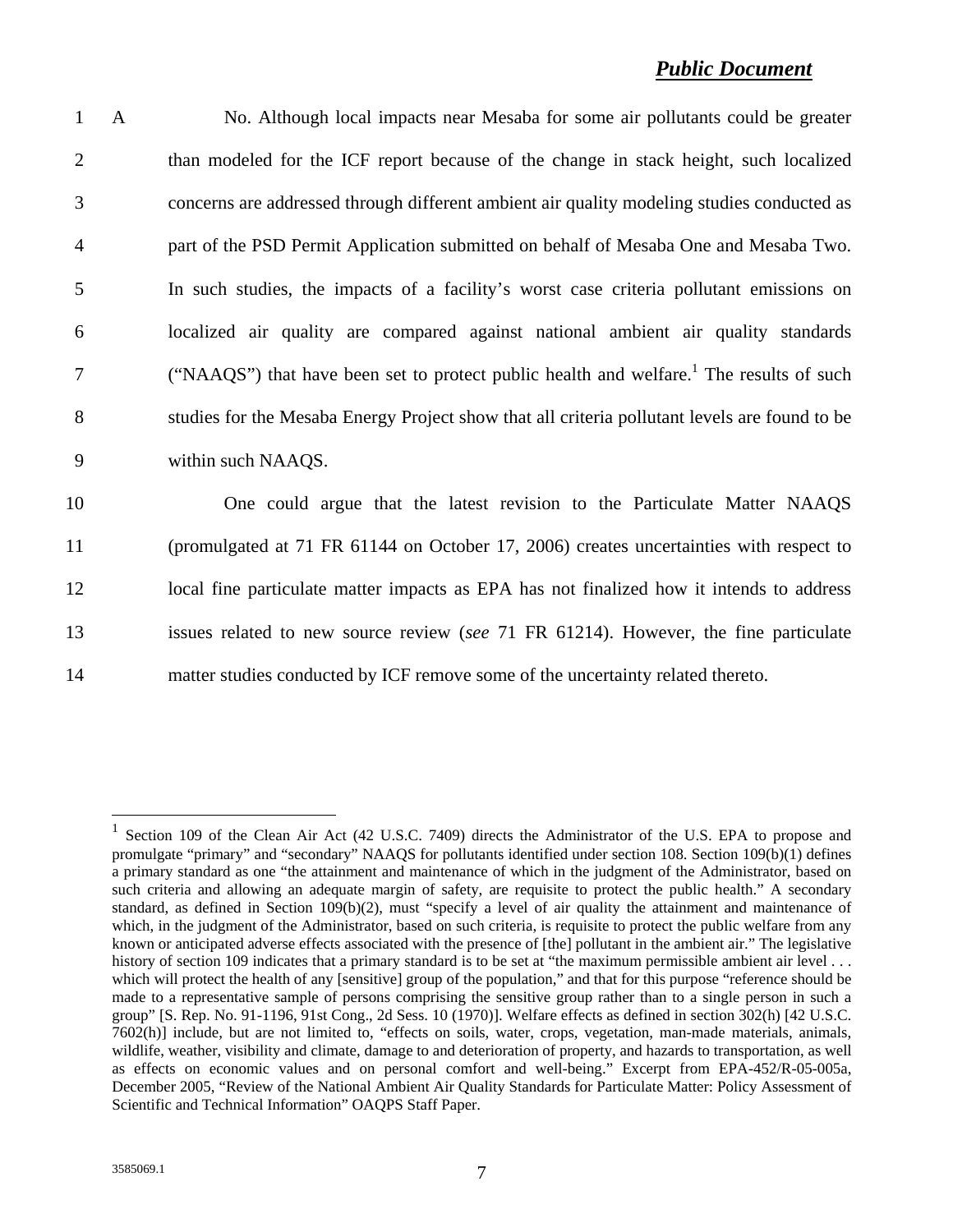# 1 **Q Please explain how ICF's studies of fine particulate matter remove uncertainties with**  2 **respect to localized health impacts associated with fine particulate matter and the**  3 **lowering of the Project's stack heights.**

4 A The logic used by Dr. Anderson in claiming that increased local health impacts 5 associated with fine particulate matter would result from decreased stack heights is 6 simplistic with respect to this pollutant. To wit, it does not automatically follow that lower 7 stack heights will result in increased ambient concentrations of fine particulate matter in 8 the area immediately surrounding Mesaba One and Mesaba Two. Sulfate and nitrate are 9 secondary pollutants and are formed gradually after precursor material (sulfur dioxide 10 ("SO<sub>2</sub>") and nitrogen oxides ("NO<sub>x</sub>"), respectively) is emitted. A shorter stack would cause 11 the plume to impact the surface closer to the stack (with the potential health-related 12 impacts associated with primary gaseous pollutant emissions and large particles being 13 addressed through demonstration of compliance with applicable NAAQS via ambient air 14 quality modeling studies conducted as part of the PSD Permit Application), but at that 15 point a smaller percentage of the precursor emissions would have been converted to 16 various forms of fine particulate matter.

17 Deposition rates differ for  $SO_2$  versus sulfate (and for  $NO_x$  versus nitrate), so the 18 amount of emissions that ultimately result in fine particulate matter may be different with a 19 lower stack height. Therefore, although Dr. Anderson's comments about stack height may 20 apply to directly emitted particulate matter, they do not necessarily apply to secondary 21 particulate matter. ICF's professional opinion regarding this matter is that the overall 22 results and conclusions of our comparative benefits study (related to fine particulate matter 23 impacts) would not be expected to change in a material manner if we modeled Mesaba at a 24 lower stack height. We make this statement based on the information provided above and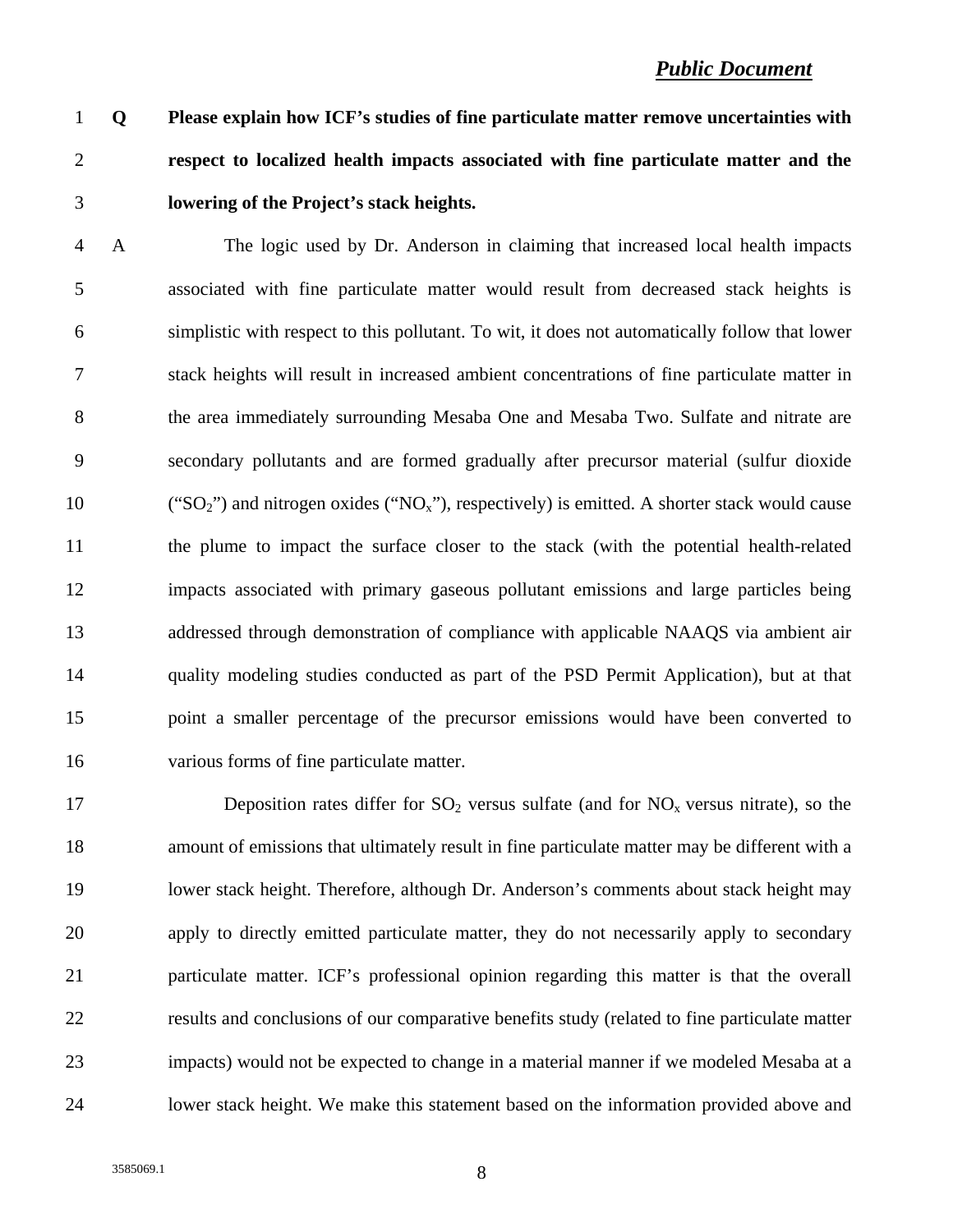1 given that (1) the stack height difference is expected to have limited impact on the  $PM_{2.5}$ 2 results distant from the stack, and (2) the majority of the  $PM_{2.5}$ -related benefits accrue 3 distant from the emission source (e.g., as noted in our report, our modeling demonstrated 4 that greater than 75% of impacts occurred farther than 200 miles from the source).

5 **Q Dr. Anderson has stated his concern at page 12, "that the severity and extensive**  6 **impacts of mercury are downplayed in the [ICF] report." Do you agree with this**  7 **characterization?** 

8 A No. ICF treated mercury emissions and potential mercury health and 9 environmental effects in considerable detail, including an appendix that described potential 10 adverse effects of mercury exposures, and we modeled the transport of emitted mercury 11 through air and its deposition to land. Given the lack of accepted methods and the 12 complexity of modeling mercury as it cycles through the environment and of quantitatively 13 modeling and monetizing the health effects of mercury exposures, ICF did not attempt to 14 quantify the potential health impacts and benefits of lower mercury emissions for Mesaba 15 in comparison to the alternative SCPC plant. We stand behind our qualitative analysis and 16 restate for the record that our efforts and report sufficiently address what can be said with 17 confidence in comparing the two generating alternatives identified. We reject categorically 18 any suggestion that our report seeks to downplay the potential impacts of mercury.

# 19 **Q Do you believe the change in stack height would materially affect the local deposition**  20 **of mercury from the Mesaba Energy Project?**

21 A No. Mercury emitted from the Mesaba Energy Project is expected to be in its 22 elemental, gas phase state. *See* Rebuttal Testimony of Robert S. Evans II, at 24–25. 23 Deposition of mercury in its gaseous, elemental state is expected to be very slow, and the 24 half life of gaseous, elemental mercury in the atmosphere approaches 6 months. Therefore,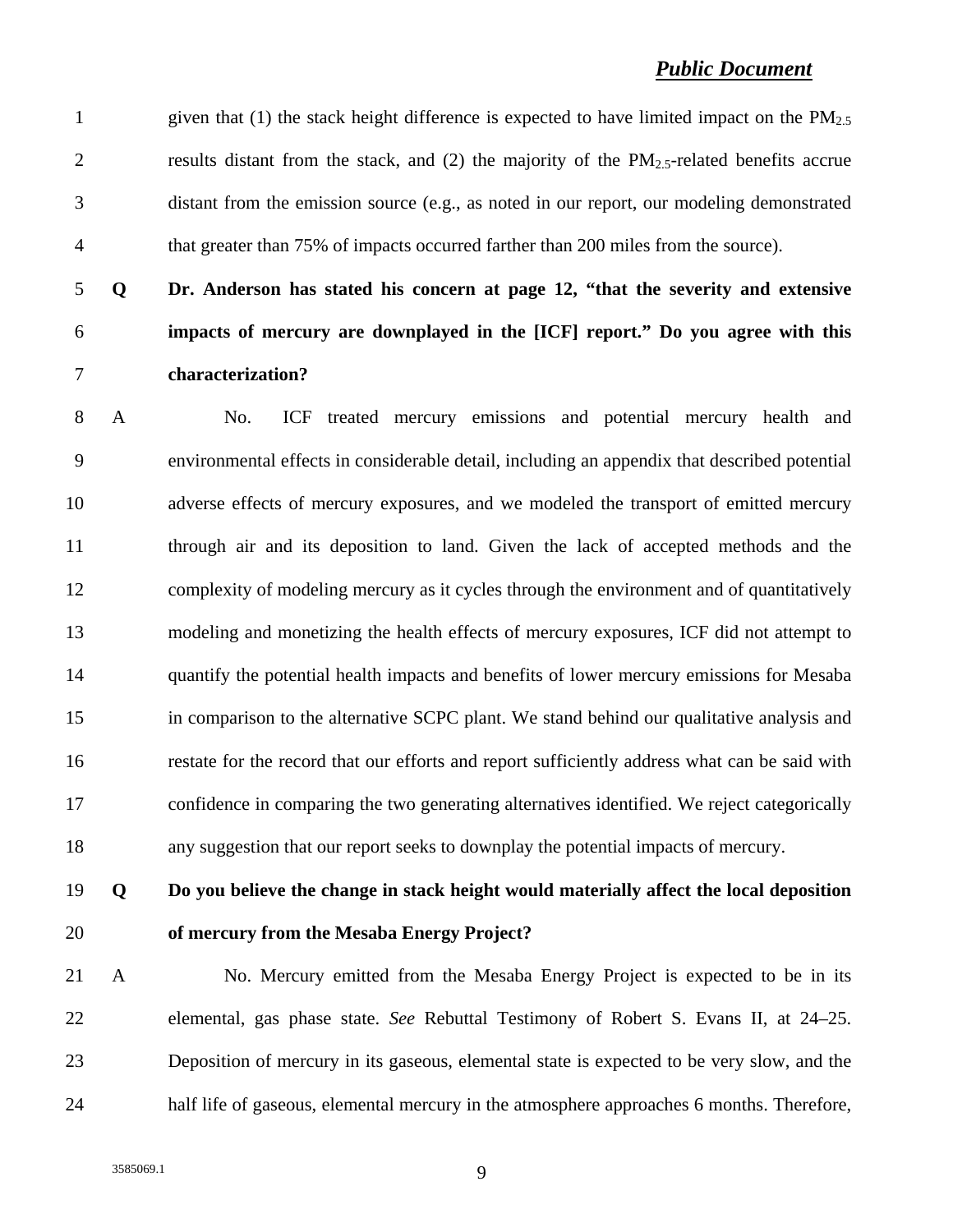1 any change in local impact expected to occur as a result of the decrease in stack heights 2 would be trivial. This would not necessarily be the case for a conventional plant where part 3 of the mercury emitted is expected to be in its ionized, more soluble form.

4 **Q At page 3 of his rebuttal testimony, Dr. Anderson states that ICF compared Mesaba's**  5 **smaller 531 MW plant to a larger 600 MW coal-fueled plant in a more densely**  6 **populated area to manipulate the results in order to look better. Is this correct?** 

7 A No. I have already discussed the validity of comparing two alternative generating 8 scenarios and quantifying differences between them as health benefits. However, in the 9 statement noted, Dr. Anderson implies that ICF has compared emissions from differently 10 sized plants without compensating the results for such a difference. This is untrue. ICF's 11 objective was to model the most realistic plant sizes, based on information available at that 12 time, and then scale the results to allow for valid comparisons. In our original report at 13 pages 2–7, I discuss the fact that the modeling results were appropriately scaled to reflect 14 the difference in capacity. As well, in my direct testimony, I reconfirmed the fact that we 15 appropriately scaled numbers to reflect equivalent capacity comparisons. *See* Supplemental 16 Testimony of Baxter Jones, at 5–6.

## 17 **Q Please comment on the "seemingly out of proportion number of work loss days"**  18 **noted in Dr. Anderson's rebuttal testimony at page 14.**

19 A Dr. Anderson has correctly identified a calculation error in ICF's benefits report. 20 The numbers for work loss days in Exhibit 3-8 of the ICF benefits report are incorrect, and 21 are overstated by a factor of 10 to 100. At this time, we are uncertain as to the exact source 22 of this calculation error. However, we are confident that it has not propagated throughout 23 the remainder of our modeling effort because we have determined that the health benefit 24 results in stated in Exhibit 3-10 (stated in terms of dollars, based on the monetized damage